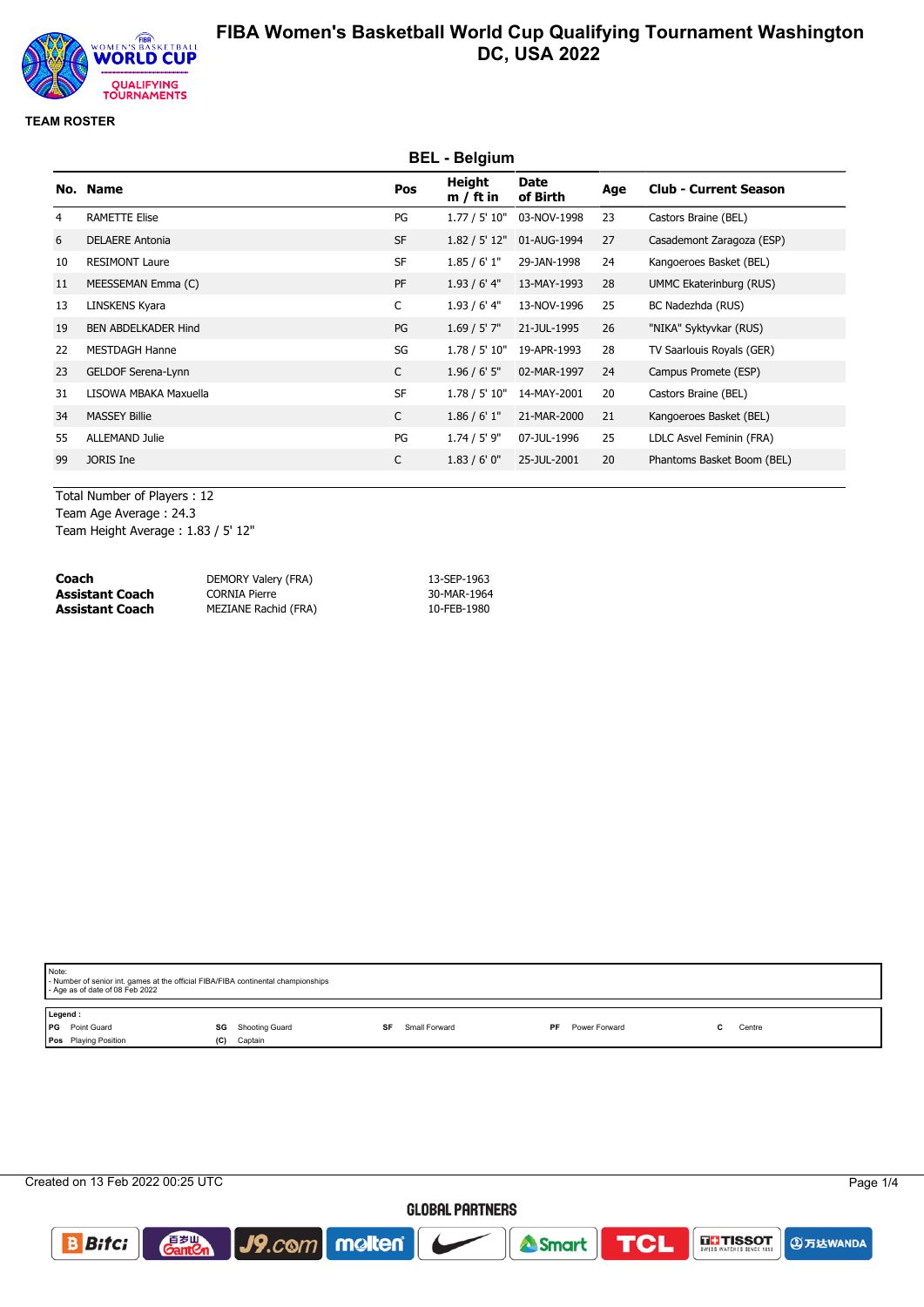

## **TEAM ROSTER**

|              |                                     |           | <b>PUR - Puerto Rico</b> |                  |     |                                 |
|--------------|-------------------------------------|-----------|--------------------------|------------------|-----|---------------------------------|
|              | No. Name                            | Pos       | Height<br>$m / ft$ in    | Date<br>of Birth | Age | <b>Club - Current Season</b>    |
| $\mathbf{0}$ | O'NEILL Jennifer                    | PG        | 1.65 / 5' 5''            | 19-APR-1990      | 31  | BC Samara (RUS)                 |
| 2            | <b>JONES Brianna</b>                | F.        | 1.52 / 4' 12"            | 09-FEB-1997      | 25  | SNP Bascats Heidelberg (GER)    |
| 5            | ROSADO Pamela (C)                   | PG        | 1.65 / 5' 5''            | 30-APR-1986      | 35  | Montañeras de Morovis (PUR)     |
| 11           | ROMA Sofia                          | <b>PF</b> | 1.88 / 6' 2''            | 21-NOV-1996      | 25  | Manuela Fundacion Granada (ESP) |
| 14           | PLACIDO Mari                        | F         | $1.70 / 5'$ 7"           | 18-AUG-1987      | 34  | Cangrejeras (PUR)               |
| 15           | <b>HILAIRE Kaela Monet</b>          | G         | 1.52 / 4' 12"            | 11-FEB-1998      | 23  | Llaneras de Toa Baja (PUR)      |
| 22           | <b>GUIRANTES Arella</b>             | SG        | 1.52 / 4' 12"            | 15-OCT-1997      | 24  | Budivelnik-NFUVSU (UKR)         |
| 23           | ADDISON HERNANDEZ Paulette Theresse | C         | 1.83 / 5' 12"            | 23-SEP-1996      | 25  | Bravas de Cidra (PUR)           |
| 24           | <b>GWATHMEY Jazmon</b>              | SG        | 1.88 / 6' 2''            | 24-JAN-1993      | 29  | Allianz Geas S.S.Giovanni (ITA) |
| 25           | <b>QUINONES Isalys</b>              | PF        | 1.91 / 6' 3''            | 23-OCT-1997      | 24  | A.C. PAOK (GRE)                 |
| 41           | <b>FLORES VÉLEZ Frances Lee</b>     | F         | 1.83 / 5' 12"            | 18-NOV-1991      | 30  | Gigantes de Carolina (PUR)      |
| 91           | <b>GONZALEZ Michelle</b>            | G         | 1.68 / 5' 6''            | 03-AUG-1989      | 32  | Cangrejeras (PUR)               |
|              |                                     |           |                          |                  |     |                                 |

Total Number of Players : 12 Team Age Average : 28.1 Team Height Average : 1.72 / 5' 7"

| Coach           | <b>BATISTA Gerardo</b>    | 21-DEC-1970 |
|-----------------|---------------------------|-------------|
| Assistant Coach | <b>CALCANO Carlos</b>     | 09-APR-1953 |
| Assistant Coach | <b>ORTIZ Daniel (USA)</b> | 30-JUN-1957 |

| Note:<br>- Age as of date of 08 Feb 2022 |     |         |                                                                                                               |               |               |        |
|------------------------------------------|-----|---------|---------------------------------------------------------------------------------------------------------------|---------------|---------------|--------|
| Legend:                                  |     |         |                                                                                                               |               |               |        |
| l PG<br>Point Guard                      |     |         | SF                                                                                                            | Small Forward | Power Forward | Centre |
| Pos Playing Position                     | (C) | Captain |                                                                                                               |               |               |        |
|                                          |     |         | - Number of senior int. games at the official FIBA/FIBA continental championships<br><b>SG</b> Shooting Guard |               | PF            |        |

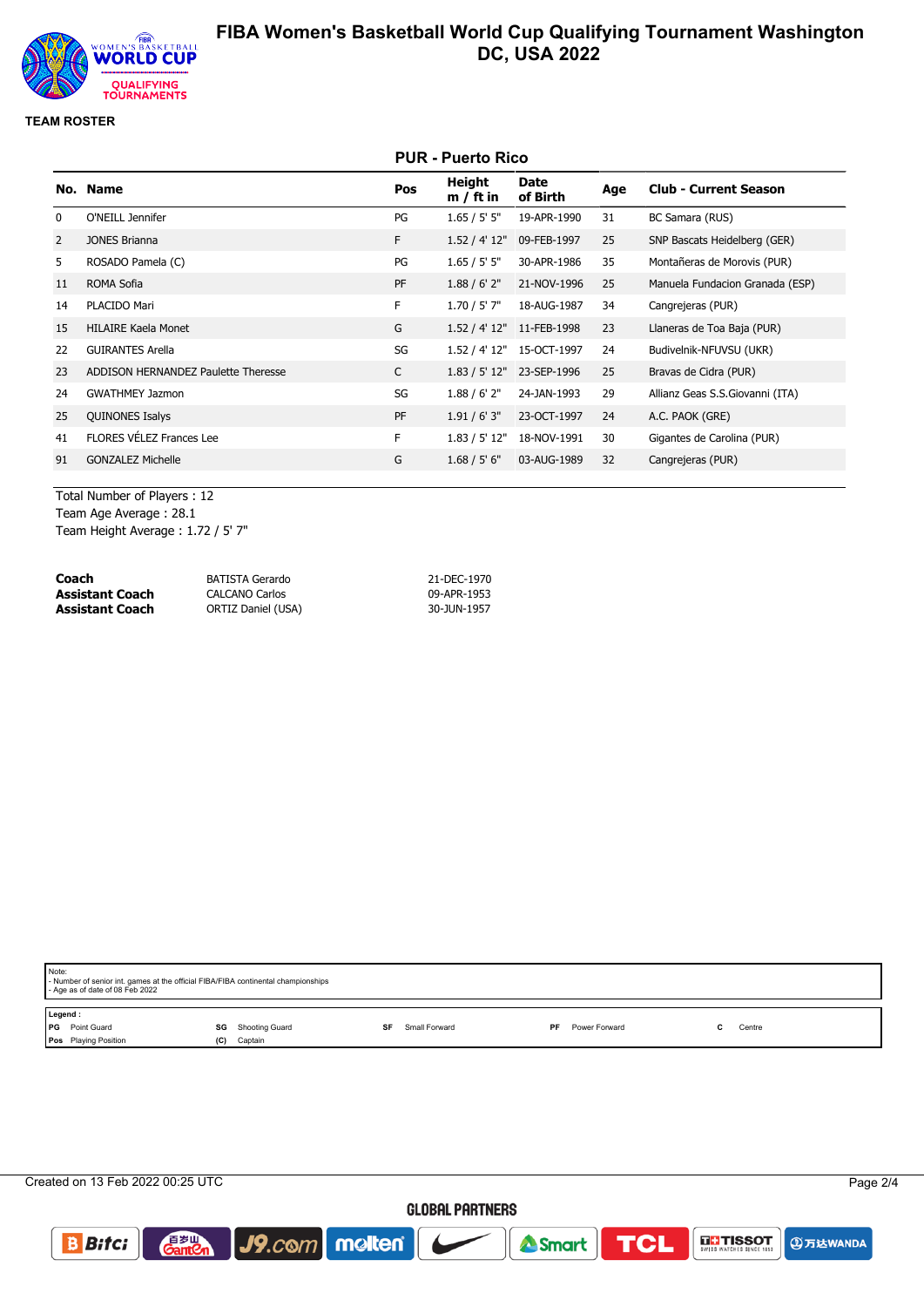

## **TEAM ROSTER**

|    | <b>RUS - Russia</b>     |              |                       |                         |     |                                      |  |  |
|----|-------------------------|--------------|-----------------------|-------------------------|-----|--------------------------------------|--|--|
|    | No. Name                | Pos          | Height<br>$m / ft$ in | <b>Date</b><br>of Birth | Age | <b>Club - Current Season</b>         |  |  |
| 4  | MUSINA Raisa (C)        | <b>SF</b>    | 1.90 / 6' 3''         | 31-MAR-1998             | 23  | "NIKA" Syktyvkar (RUS)               |  |  |
| 5  | <b>GOLDYREVA Marina</b> | G            | $1.69 / 5'$ 7"        | 19-JUN-1993             | 28  | "NIKA" Syktyvkar (RUS)               |  |  |
| 6  | OGUN Kamilla            | <b>SF</b>    | 1.81 / 5' 11"         | 07-MAY-1999             | 22  | Basket Namur Capitale (BEL)          |  |  |
| 11 | <b>KOZIK Yulia</b>      | SG           | $1.76 / 5'$ 9"        | 17-FEB-1997             | 24  | Dynamo Kursk (RUS)                   |  |  |
| 15 | FROLKINA Olga           | PF           | 1.83 / 6' 0''         | 28-JUL-1997             | 24  | Dynamo Kursk (RUS)                   |  |  |
| 18 | <b>REPNIKOVA Daria</b>  | SG           | 1.80 / 5' 11"         | 19-MAR-2000             | 21  | Sparta&k Moscow Region Vidnoje (RUS) |  |  |
| 22 | KOMAROVA Elizaveta      | SG           | $1.74 / 5'$ 9"        | 01-FEB-1995             | 27  | BC Nadezhda (RUS)                    |  |  |
| 32 | MAIGA Zhosselina        | <b>PF</b>    | $1.94/6'$ 4"          | 30-APR-1996             | 25  | <b>MBA Moscow (RUS)</b>              |  |  |
| 55 | <b>GLONTI Nina</b>      | PF           | 1.89/6'2"             | 14-JAN-1997             | 25  | <b>MBA Moscow (RUS)</b>              |  |  |
| 63 | SHTANKO Aleksandra      | C            | 1.91 / 6' 3''         | 21-FEB-1991             | 30  | <b>MBA Moscow (RUS)</b>              |  |  |
| 97 | SHABANOVA Elizaveta     | $\mathsf{C}$ | 1.97/6'6''            | 07-DEC-1997             | 24  | Dynamo Kursk (RUS)                   |  |  |
| 99 | LEVCHENKO Ksenija       | PG           | 1.67 / 5' 6''         | 29-MAR-1996             | 25  | Dynamo Kursk (RUS)                   |  |  |
|    |                         |              |                       |                         |     |                                      |  |  |

Total Number of Players : 12 Team Age Average : 24.8 Team Height Average : 1.83 / 5' 12"

| Coach                  | KOVALEV Alexander       | 13-OCT-1968 |                         |
|------------------------|-------------------------|-------------|-------------------------|
| <b>Assistant Coach</b> | <b>SHUMIKHIN Dmitry</b> | 29-JAN-1974 | Club: WBC Dynamo Moscow |
| <b>Assistant Coach</b> | <b>VASIN Alexander</b>  | 03-APR-1963 | Club: "NIKA" Syktyvkar  |

| Note: | - Number of senior int. games at the official FIBA/FIBA continental championships<br>- Age as of date of 08 Feb 2022 |    |                |    |               |    |               |  |        |  |  |
|-------|----------------------------------------------------------------------------------------------------------------------|----|----------------|----|---------------|----|---------------|--|--------|--|--|
|       | Legend:                                                                                                              |    |                |    |               |    |               |  |        |  |  |
|       | <b>PG</b> Point Guard                                                                                                | SG | Shooting Guard | SF | Small Forward | PF | Power Forward |  | Centre |  |  |
|       | Pos Playing Position                                                                                                 |    | (C) Captain    |    |               |    |               |  |        |  |  |